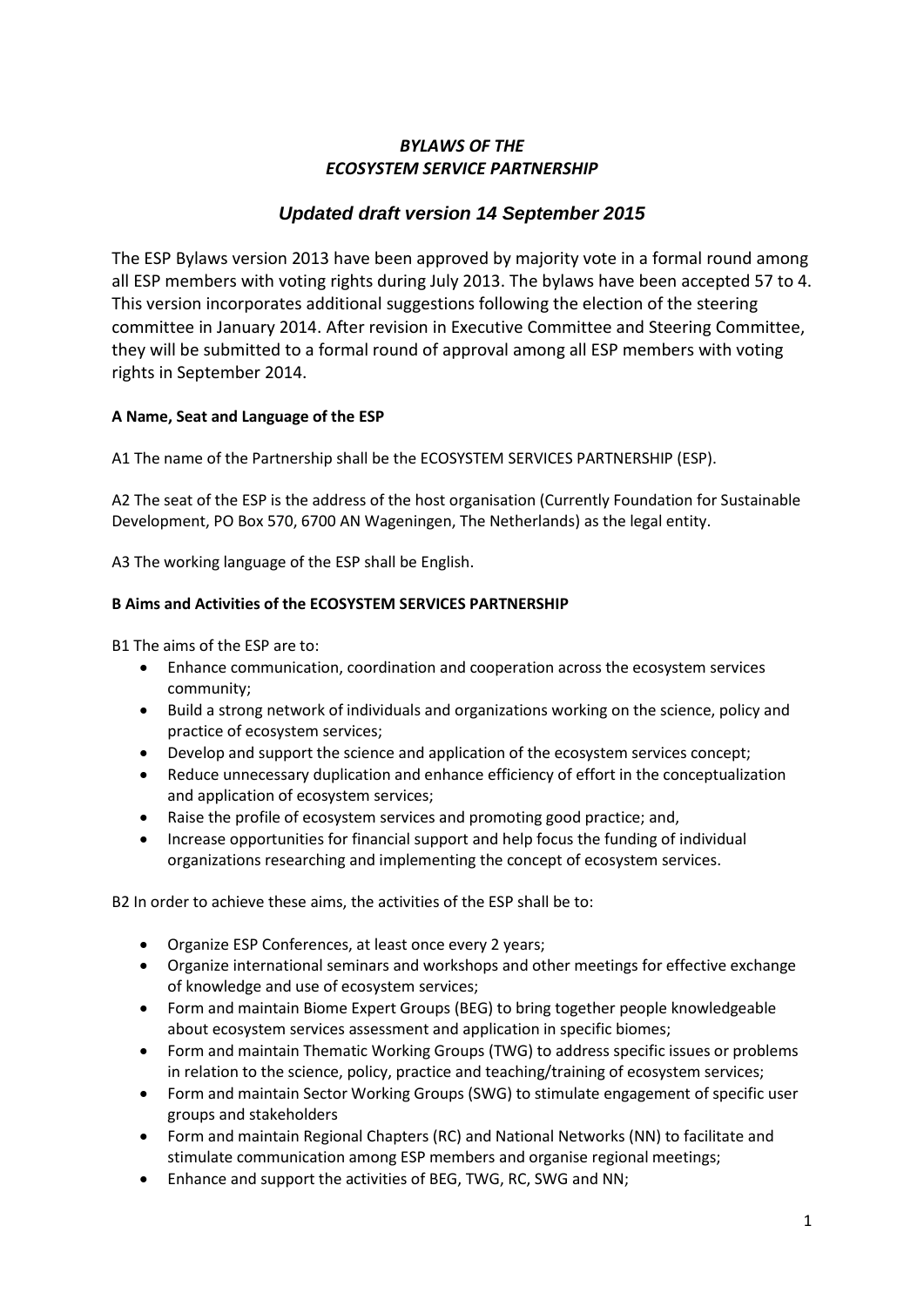- Publish or by other means produce or distribute knowledge about ecosystem services and undertake any appropriate actions, including educational instruction and research activities, to enhance the development and application of ecosystem services;
- Maintain a website and databases (e.g. on membership and ecosystem service assessment topics) and provide other services to its members;
- Support and promote the Ecosystem Services journal (Elsevier), and other key Journals; and,
- Establish cooperation with other organizations that have similar objectives and related fields of interest (e.g. Intergovernmental Platform on Biodiversity and Ecosystem Services IPBES, National Ecosystem Assessment networks, …).

# **C Membership**

C1 Membership in the ESP is open to all persons or institutions interested in or active in the science, policy and application of ecosystem services.

C2 The following classes of membership are available\*. Every class of membership qualifies as a Member in Good Standing.

- Organizations (called Institutional member):
	- o Free Institutional member (at the discretion of the Executive Committee)
	- o Full member (at normal or reduced fee)
- Individuals:

.

- o Free Individual member (at the discretion of the Executive Committee)
- o Full member (at normal or reduced fee, including discounted student membership)

(\*) Members that provide substantial in-kind support can obtain full membership status without having to pay the membership fee (at the discretion of the Executive Committee)

In addition, 'ESP Friends' are people who create an account on the ESP website which anyone can do at no cost, and which entitles them to receive the free monthly Update. In order to become a full member ESP Friends need to pay the membership fee.

C3 Additional membership classes may be added at the discretion of the Steering Committee, for example classes of discounted reciprocal membership of other relevant professional bodies. The benefits of each membership class are explained in detail on the ESP website.

C4 At the discretion of the Steering Committee, membership in Good Standing can be lost when a member's fees are in arrears for three months after receipt of the invoice.

# **D The Operational and Governance Structure of the ESP**

D1 The Partnership shall carry out its work through the following bodies:

- The Steering Committee (see E)
- The Executive Committee (see F)
- The Secretariat(s) (see G)
- The Regional Chapters and National Networks (see H)
- The Working Groups (see I)
- The Members' Forum (see J)
- The Election Committee (see K)
- Other bodies that may be required as agreed by the Steering Committee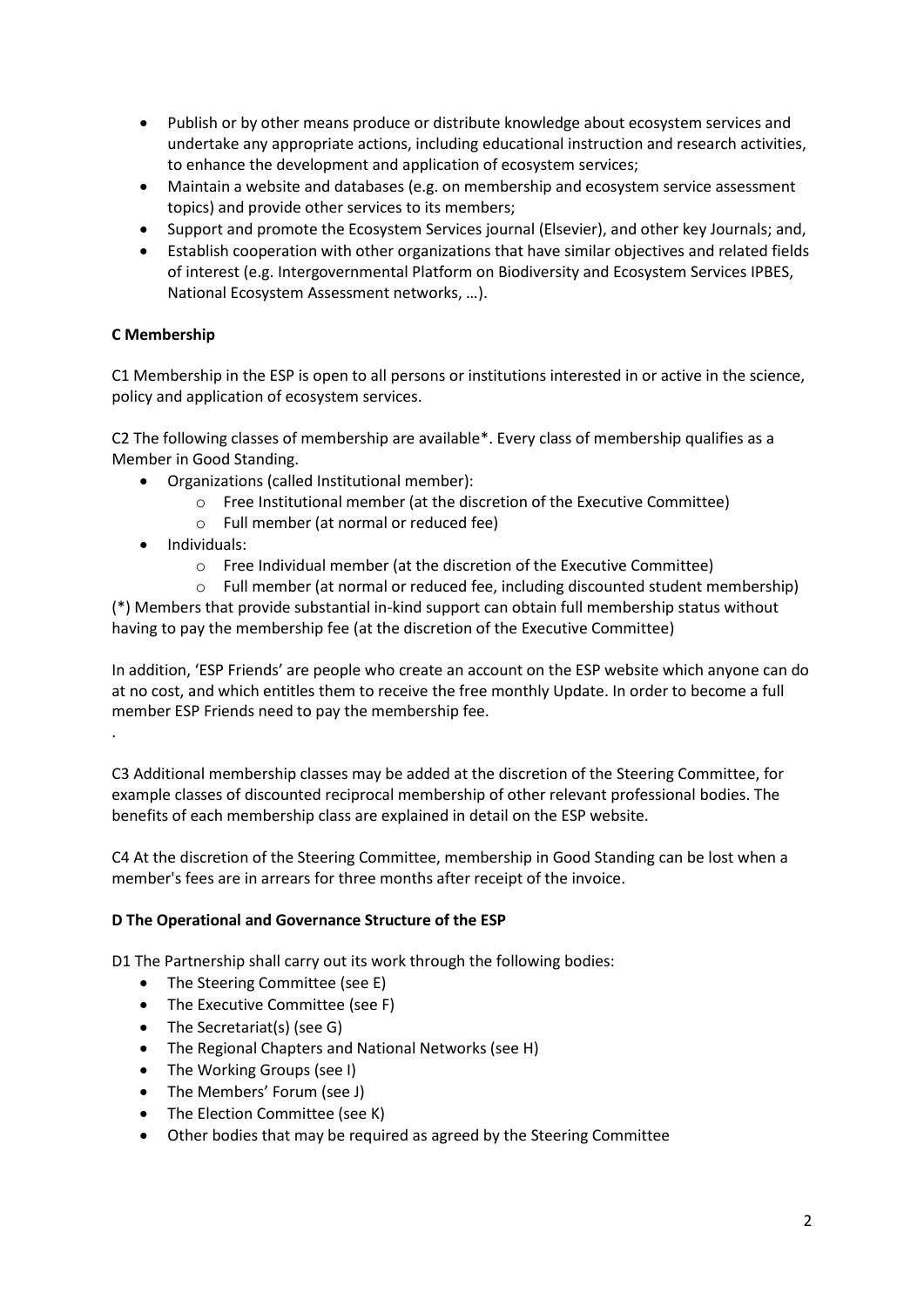D2 The Governance structure of ESP is defined by the responsibilities of the bodies defined above and their reporting responsibilities.

D3 The Steering Committee is elected by the full members. The Executive Committee is elected by the Steering Committee. The Executive Committee is responsible for the day to day management of the Partnership and will report to the Steering Committee and to the wider membership through the Members' Forum. Membership of the Executive Committee excludes membership of the Steering Committee. The Election Committee is an ad hoc Committee of 3-5 independent full members of the Partnership formed to ensure that the election process to the Steering Committee is open and fair. See K4.

# **E The Steering Committee**

E1 The purpose of the Steering Committee is to advise the Executive Committee, provide oversight of the operation and governance of the ESP, and make broader decisions affecting the general membership of the ESP, including changes in membership fees and membership classes. The Steering Committee normally will meet during an ESP Conference, but may also be convened in any other way, including online meetings, initiated by the Steering Committee Chairs or the Executive Committee.

E2 Membership of the Steering Committee will be restricted to Individual Full Members in Good Standing and representatives of Institutional Full Members in Good Standing. The members of the Steering Committee are elected for four years; re-election is possible. The Steering Committee elections take place at least every four years.

E3 The paying members (Individual Full Members in Good Standing and representatives of Institutional Full Members in Good Standing) shall nominate and elect individuals to positions on the Steering Committee following the procedures described in Section K.

E4. The Steering Committee shall be composed of 30 members. In case the membership is less than 30 persons as less have been elected or elected members have withdrawn from serving on the Steering Committee, the Steering Committee can be completed with additional members up to its full size, with members in good standing serving until the next election under particular conditions which are laid down in E6 and E12.

E5 The Steering Committee shall nominate and elect the members of the Executive Committee as needed taking into consideration F2.

E6. Members of the Executive Committee cannot be a member of the Steering Committee. Any member of the Steering Committee who is elected to the Executive Committee and who accepts this appointment ceases to sit on the Steering Committee. This person may take up his/her position on the Steering Committee again when he/she terminates his/her mandate on the Executive Committee. The remaining period of their membership of the Steering Committee shall extend to the next scheduled election of the Steering Committee, after which it is subject to the election process.

E7 The meeting of the Steering Committee at the ESP Conference will receive reports from the Chair of the Executive Committee and from the Treasurer. These reports shall also be published on the website no later than one month before the Conference. The Steering Committee will discuss the activities of the Executive Committee and will be asked to adopt the decisions met as well as the financial budget. Members of the Executive Committee are allowed to attend the meeting of the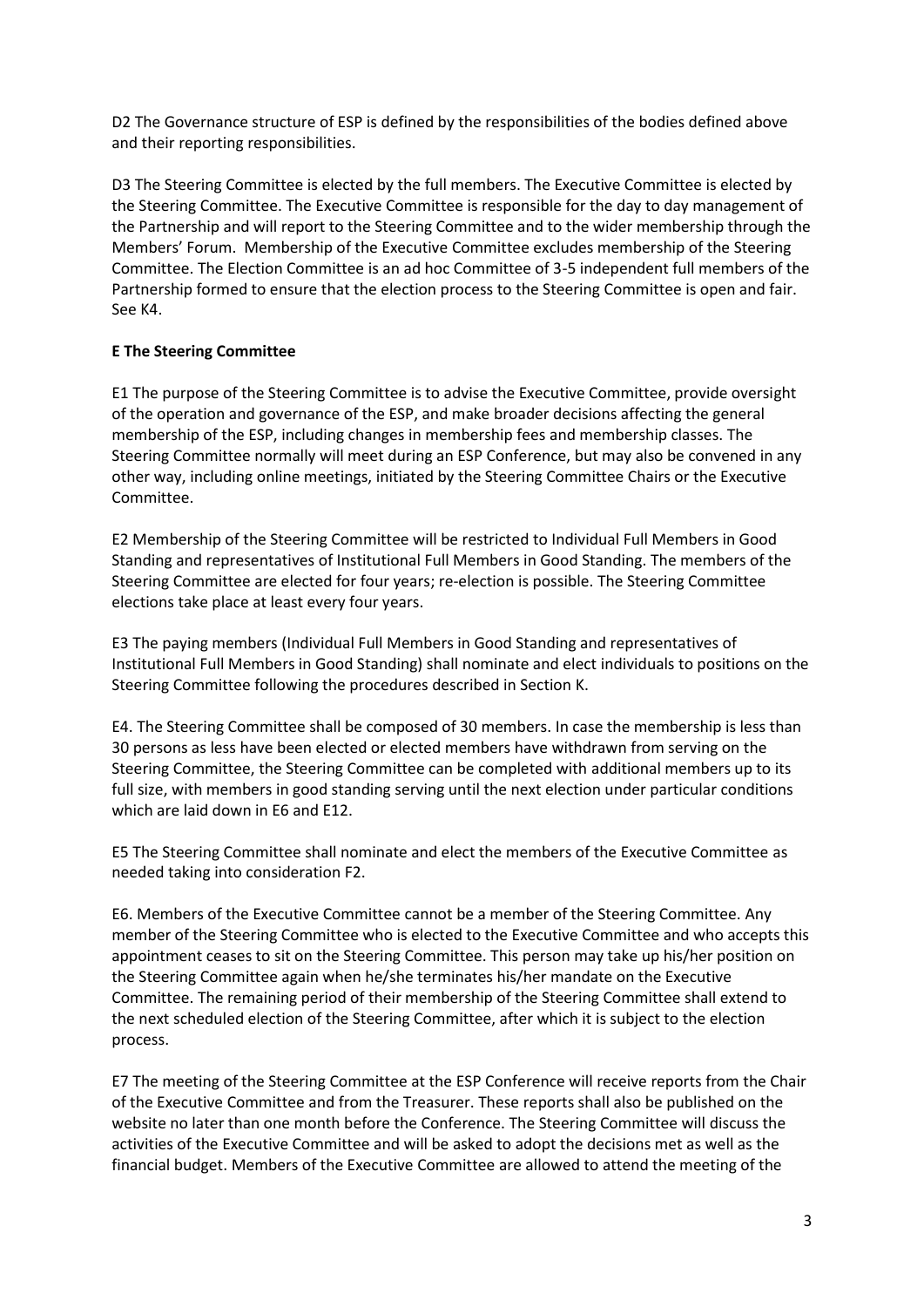Steering Committee but have no voting rights. The Steering Committee can delegate up to two SC members to attend the Executive committee meeting without voting rights.

E8 Each meeting of the Steering Committee shall receive and consider proposals for new ESP activities and shall ratify new ESP activities, policies, and expenditures when requested by the Executive Committee to do so. The Secretary of the Executive Committee shall prepare the material to implement this process.

E9 Decisions, including the election of the members of the Executive Committee, are preferably based on consensus among the members of the Steering Committee or will be taken by majority vote of the members present.

E10 The Chair and Co-Chair of the Steering Committee shall be elected by the Steering Committee members and cannot be member of the Executive Committee. If the Chair should resign or become unable to serve, the Co-Chair shall act as a replacement until such time as the Steering Committee elects a new chair. The election must be held within three months of the position becoming vacant.

E11 The Chair and Co-Chair of the Steering Committee preside over the Steering Committee meetings and will be responsible for organising the election of the Executive Committee.

E12 If the number of people serving on the Steering Committee is less than 30, the Steering Committee can decide to co-opt paying members (Individual Full Members in Good Standing and representatives of Institutional Full Members in Good Standing) onto the Steering Committee. The co-optation will be dependent on the Steering Committee election results. The first next candidate based on the election results will be invited to become a member of the Steering Committee until there are 30 members. If no voted candidates remain, the Steering Committee, taking into account nominations by the Executive Committee, will appoint new members. The period of their appointment shall not extend beyond the next scheduled election of the Steering Committee, after which they are again subject to normal procedures for re-election.

#### **F The Executive Committee**

F1 The Executive Committee will manage the activities and responsibilities of the ESP. This must be at all times in line with the Bylaws and the actions of the Steering Committee, so as to maintain the vitality of ESP and effectively represent the interests of ESP and its membership. The Executive Committee is responsible for maintaining membership roles and provide for effective communication with the membership.

F2. The members of the Executive Committee are elected by the Steering Committee for four years. The Executive Committee is re-elected at least every four years. Membership of the Executive Committee is open to Individual Full Members in Good Standing and representatives of Institutional Full Members in Good Standing. At the end of every four year term, members of the Executive Committee and members of the Steering Committee nominate the candidates for a position in the new Executive Committee. The chairs and co-chairs of the Executive Committee and the Steering Committee facilitate the nomination process.

F3 Membership of the Executive Committee shall be limited to nine persons; a quorum for the Executive Committee shall be at least five. The Executive Committee shall consist of: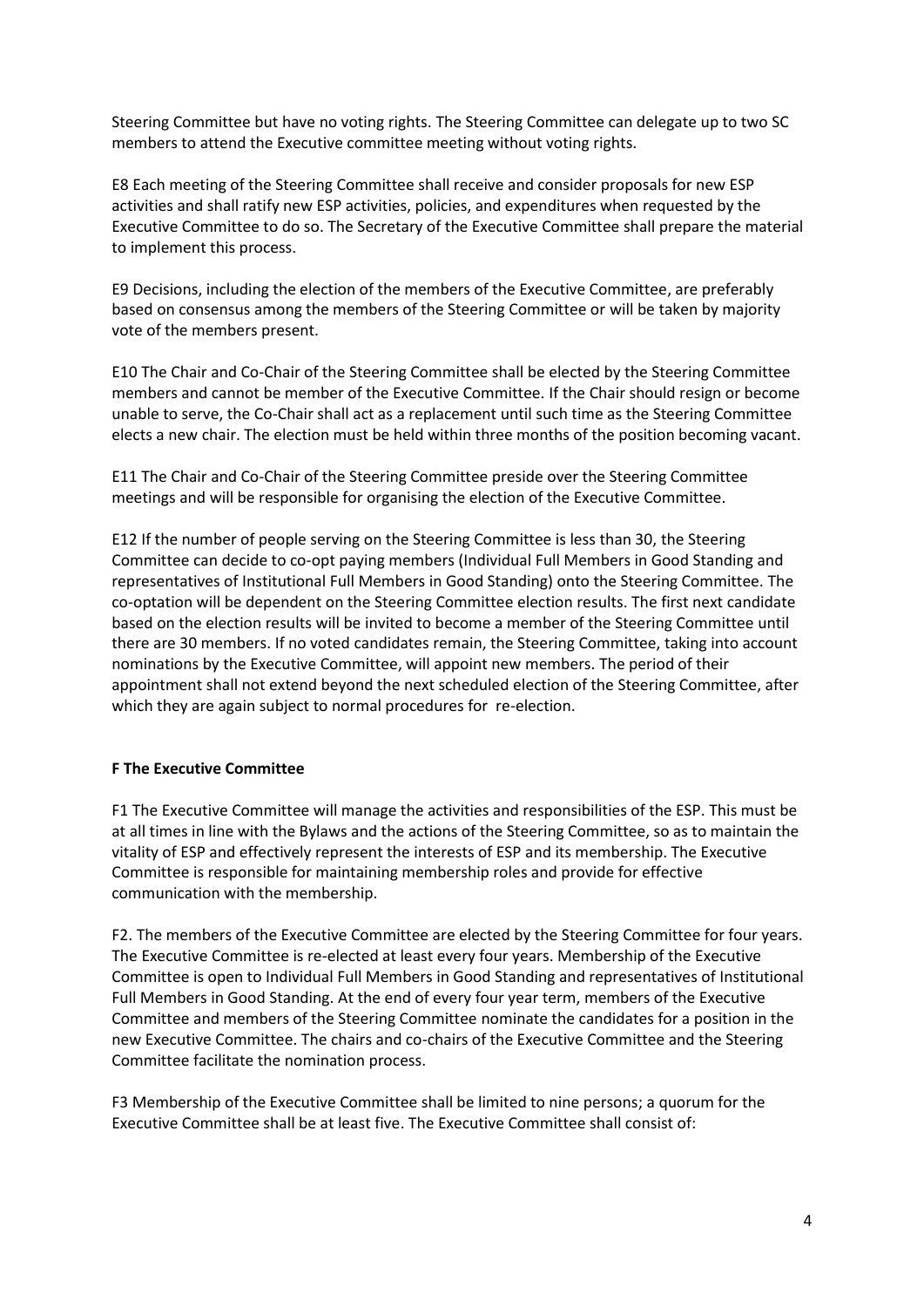- *The Chair*. Duties include presiding at Executive Committee, ensure good governance of the ESP, lead new initiatives for the ESP, receive all Executive Committee-related correspondence and provide guidance to the ESP Conference organization.
- *The Co-Chair*. Duties include providing support wherever needed to the Executive Committee, actively engage in fundraising and providing leadership for certain initiatives as determined by the Executive Committee.
- *The Secretary.* The Secretary supports the Chair and Co-Chair with on-going management of ESP, especially regarding preparing materials for Steering Group Meetings and annual reporting of the ESP working groups. This person will be supported by the Secretariat(s).
- *The Treasurer.* The Treasurer provides financial management for the ESP, oversees the annual financial reporting and leads the fund-raising activities.
- *Coordinators (x3-5)*. The three to five Coordinators provide leadership and coordinating roles for the TWG, RC and NN, and BEG, fundraising, networking or any other relevant coordinating role or ESP service as determined by the Executive Committee. There will be no more than five Coordinator positions on the Executive Committee. The Coordinators can receive support from the ESP Secretariat for practical matters.
- *Observers (x2):* The chair and the co-chair may each appoint one Observer to the Executive Committee to represent the Secretariat(s), which are defined in section G. Observers do not count for the maximum number of 9 Executive Committee members and have no voting rights.

F4 If the Chair should resign or become unable to serve, the Co-Chair shall act as a replacement until such time as the Steering Committee elects a new chair, based on nominations by the members of the Executive and Steering Committee in accordance with the nomination procedure in F2. The election must be held within three months of the position becoming vacant.

F5 If the Co-Chair, Secretary, Treasurer or Coordinators should resign or become unable to serve, the office will be filled temporarily by one of the other members of the Executive Committee, as selected by them, until the Steering Committee elects a replacement, based on nominations by the members of the Executive and Steering Committee in accordance with the nomination procedure in F2.

F6 The Executive Committee shall recommend for approval of membership fees to the Steering Committee, with reference to the operating budget for the ESP. The Executive Committee shall, with limited liability, be responsible for income, expenditures, and all financial activities and responsibilities of the ESP.

F7 The Executive Committee, through the Secretary, shall inform the members about activities of the Executive Committee, the Steering Committee, by publication on the website or by other suitable means.

F8 The Executive Committee shall consider potential venues for the next ESP Conference by calling for proposals and then deciding the location as well as advice on other details of the ESP Conference.

F9 The Executive Committee shall act upon proposals to hold supra-regional or other ESP conferences or symposia, to ensure that these activities are consistent with and reinforce the mission of ESP.

F10 When ESP ceases to function effectively, the Executive Committee shall end all its affairs and ensure that any remaining resources are used effectively for advancing the ecosystem services community.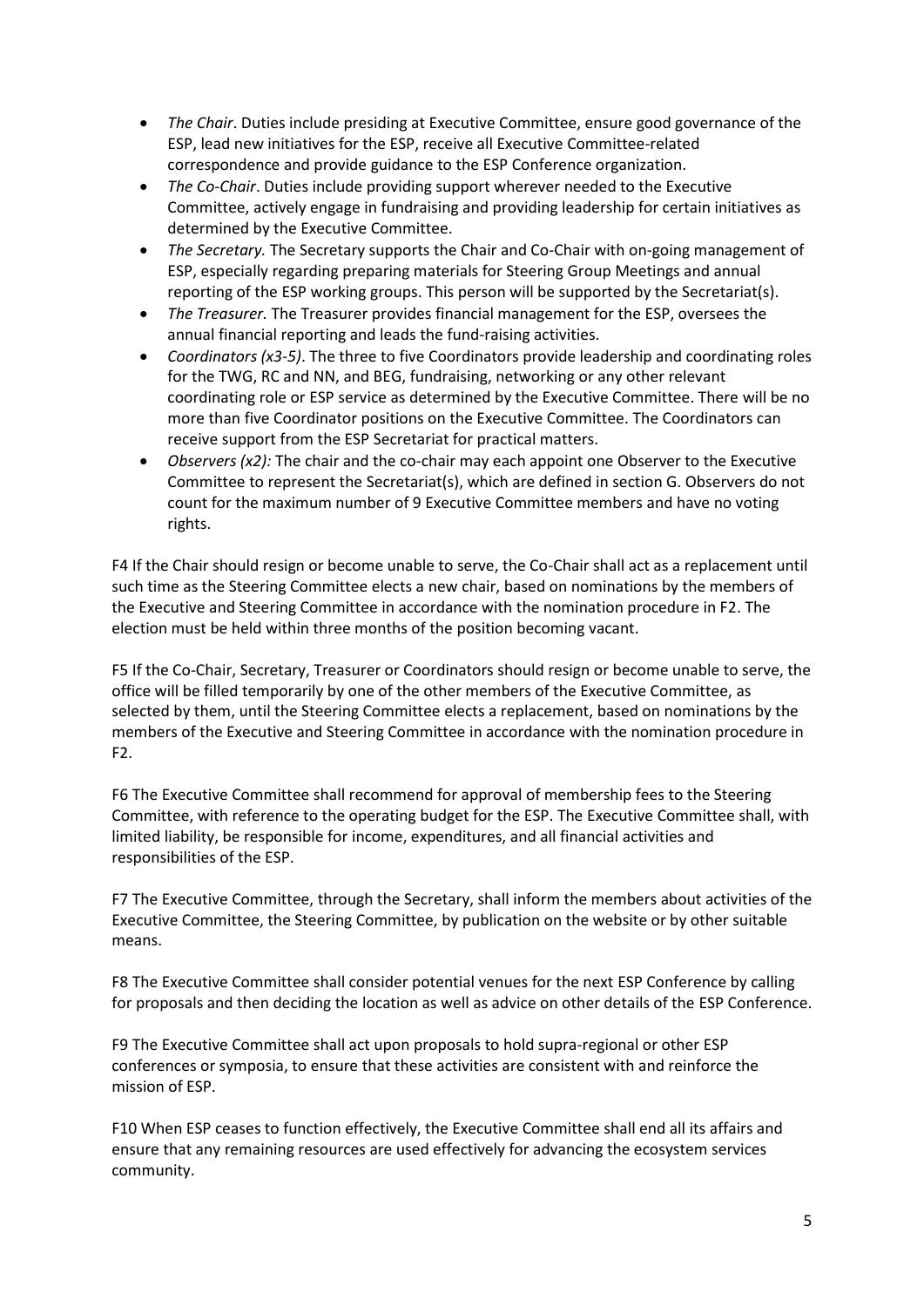## **G The Secretariat(s)**

G1 The Secretariat(s) are affiliated with the office(s) of the Executive Committee Chair and Co-Chair to provide support to the bodies of the ESP listed in D1.

G2 Tasks of the Secretariat(s) include (but are not limited to) maintenance of the ESP website, membership database, communications and supporting the ESP Conference organisation.

### **H The Regional Chapters and National Networks**

H1 Regional Chapters (RC) are defined by their geographic boundaries and usually cover large areas (at the scale of continents or sub-continents) including several nations. Within a RC, members may organise themselves in informal National Networks (NN). Although NN conform to political boundaries, RC need not conform to political boundaries.

H2 Proposals for new RC or NN should be sent to the RC/NN Coordinator. The RC/NN Coordinator will forward the proposal to the Steering Committee for endorsement. New RC and NN endorsed by the Steering Committee will be announced on the website.

H3 Based on regional needs and possibilities, the RC initiate regional activities in the form of scientific and business meetings, meetings on the application of ecosystem services in policy, planning and management, and in other ways facilitate communication and distribute knowledge on science, education, and application of ecosystem services.

H4 To be confirmed as an ESP RC or NN, there must be a Chair and Co-Chair and a reasonable expectation that the RC or NN will be active in collaborating and organising events in its region. The Chair and Co-Chair must be full ESP member in Good Standing. By establishment of a regional or national organization, measures shall be taken to involve different relevant disciplines and groups, including individual members of ESP.

H5 Each ESP NN shall develop a yearly report on NN member activities, and/or other ecosystem service activities, occurring in their nation. This report will be forwarded to the RC for their region.

H6 Each RC shall collect and collate NN reports in their region. This collection of reports will be synthesised and developed into a report for forwarding to the RC Coordinator within the Executive Committee. The RC Coordinator compiles a report of all RCs that includes an Executive Summary. The RC Coordinator presents this Summary at the ESP Conference. These reports will be published on the website or distributed by other means as appropriate.

#### **I Working Groups**

I1 Working Groups around Themes (Thematic Working Groups - TWG), Biomes (Biome Expert Groups - BEG) and Sectors (Sectoral Working Groups - SWG) may be established or linked to ESP, to study and report findings on particular aspects of ecosystem services science, policy or practice, if appropriate in cooperation with other established organisations.

I2 Working Groups may be established either by the Executive Committee to meet a special ESP need or by the Executive Committee pursuant to a recommendation from the Steering Committee. It is at the discretion of the Executive Committee to terminate any Working Group. The Executive Committee can also invite established Working Groups to participate in ESP activities, provided they fulfil the requirements of I3.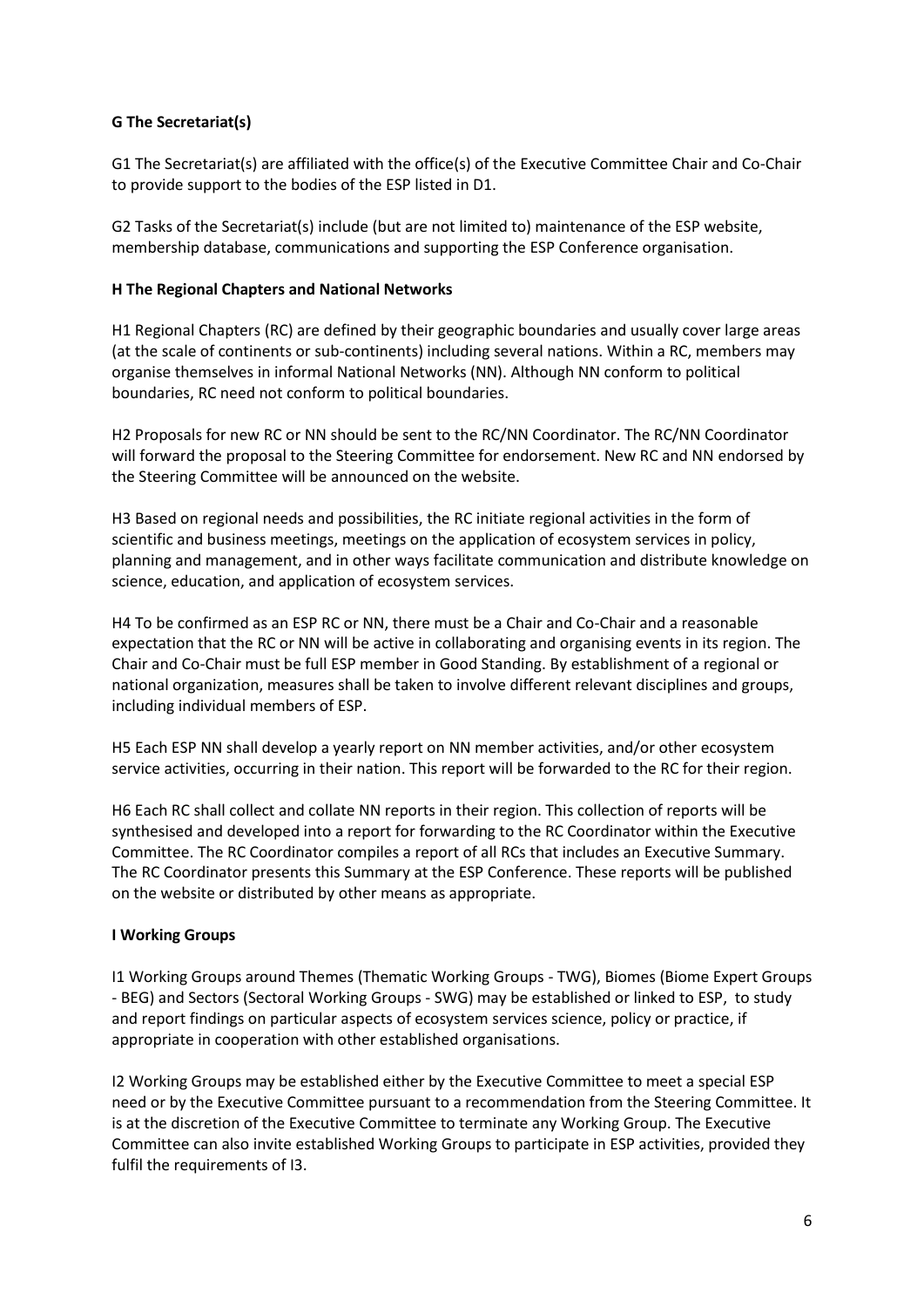I3 Each Working Group shall

- Elect a Chair and Co-Chair as soon as possible after establishment of the Working Group or after its affiliation to ESP. The Chair and Co-Chair must be full ESP member in Good Standing; and,
- Develop a yearly report and send to the WG Coordinator within the EC. The Coordinator compiles a report of all WGs that includes an Executive Summary across WGs and the Coordinator can present this at the ESP conf. These reports will be published on the website or distributed by other means as appropriate.

I4 Individuals may not be members of a Working Group without also being members in Good Standing of the Partnership.

## **J Members' Forum**

J1 The Members' Forum may take the form of a general assembly held at an appropriate time (e.g. at ESP Conferences) or a web-based discussion facility.

J2 The forum shall be the place were annual reports of the Executive Committee and a statement of the accounts are published.

## **K Election Committee**

K1 The Election Committee is an *ad hoc* Committee of three - five individuals, appointed by the Executive Committee to ensure the open and fair running of the elections to the Steering Committee.

K2 Membership of the Election Committee shall be members not seeking election to the Steering Committee.

K3 The duties of the Election Committee are defined by the procedures set down by the Election process described in K4.

K4 Elections shall be held to fill positions on the Steering Committee as needed, following these procedures:

- Elections shall be scheduled by the Executive Committee so as to ensure an orderly and uninterrupted transition between officers, and will do so by appointing an *ad hoc* Election Committee to ensure an open and fair process.
- Elections to the Steering Committee will be held at least every four years. Membership ceases with the new election.
- Elections to the Executive Committee will be held no later than three months following the election result of the Steering Committee.
- Nominations for the Steering Committee will be received by the Election Committee. The Election Committee shall request Steering Committee nominations from all paying members by publication on the website, by email or by other means, at least two months before the scheduled election. Nominations shall be in the hands of the Chair of the Election Committee at least one month before the scheduled election. Any member in Good Standing can be nominated for the Steering Committee, with their written consent, by at least one other member of the ESP. Nominees are expected to be willing to support the interdisciplinary aims of the ESP through the RC, TWG, BEG, and SWG and/or could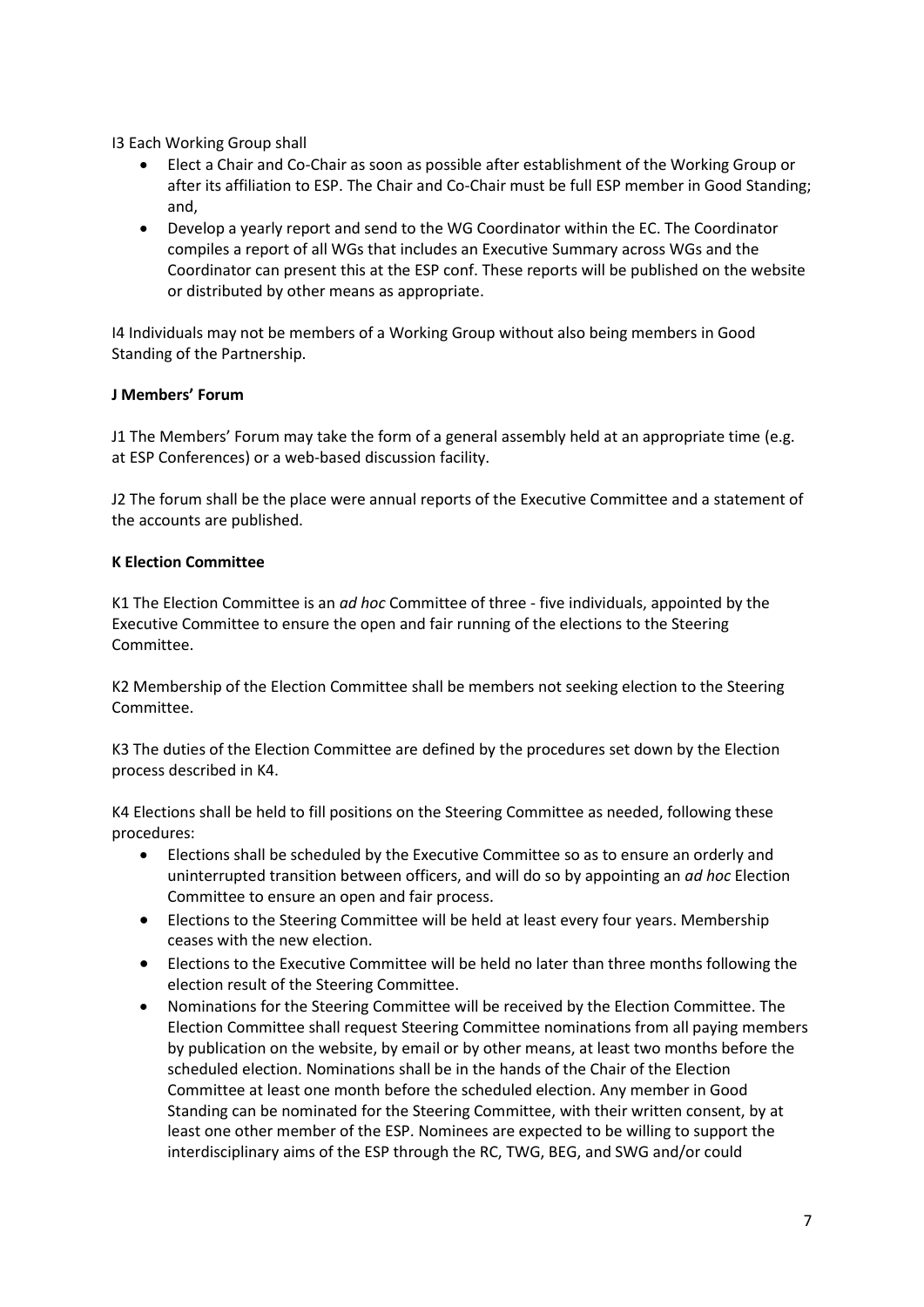contribute to the working of the Executive Committee, Steering Committee or other body that makes up the ESP.

- The Election Committee shall publish a list of all valid candidates. In the event of there being more nominations than there are positions on the Steering Committee, that is, more than 30 nominations, candidates for each position will be elected based on the number of votes they received. The election results will be used to appoint new members of the Steering Committee whenever a position becomes available.
- The results of the election will be announced to all members by the Election Committee on the website or by other means.

## **L Finances**

L1 Income to the ESP Treasury shall be from:

- Membership fees.
	- o Donations, grants, contracts, and any other legal income sources that do not compromise ESP objectives and is approved by the Executive Committee.

L2 Expenditures from the ESP Treasury shall be:

- Planned and completed with reference to an annual budget proposed by the Treasurer and approved by the Executive Committee.
- Approved by the Executive Committee if more than  $\epsilon$  5,000.
- Approved by the Treasurer and the Chair (or, in emergencies, the Secretary in place of the Chair) if between  $\epsilon$  500-5,000.
- At the discretion of the Secretariat(s) if less than  $\epsilon$  500
- Documented by official signed receipts submitted to the Treasurer in all cases except petty cash.

L3 All financial transactions and the state of the Treasury shall be promptly and regularly recorded by the Treasurer using normal accounting practices. Annual balance sheets shall be submitted to the Executive Committee and published in the Newsletter, together with a proposed budget for the following year.

L4 In the event of insolvency, major deficit or some other financial crisis, the Treasurer shall immediately inform the Executive Committee.

L5 The Executive Committee shall appoint two suitably experienced Steering Committee members to conduct an internal annual audit of the Treasurer's accounts. In the case of major projects, the Executive Committee should employ an external auditor. The accounts should be presented to the Steering Committee for approval annually, and published to the wider membership via the Members Forum.

L6 The Executive Committee shall have limited liability in the event of insolvency.

#### **M Other Regulations**

M1 The business of ESP, including the Executive Committee and Steering Committee work and meetings, may be conducted by mail, telephone, fax, electronic communications, or other means as appropriate.

M2 To ensure proper attention to important issues, like funding, international relations, membership engagement and the international conference, the Executive Committee may appoint